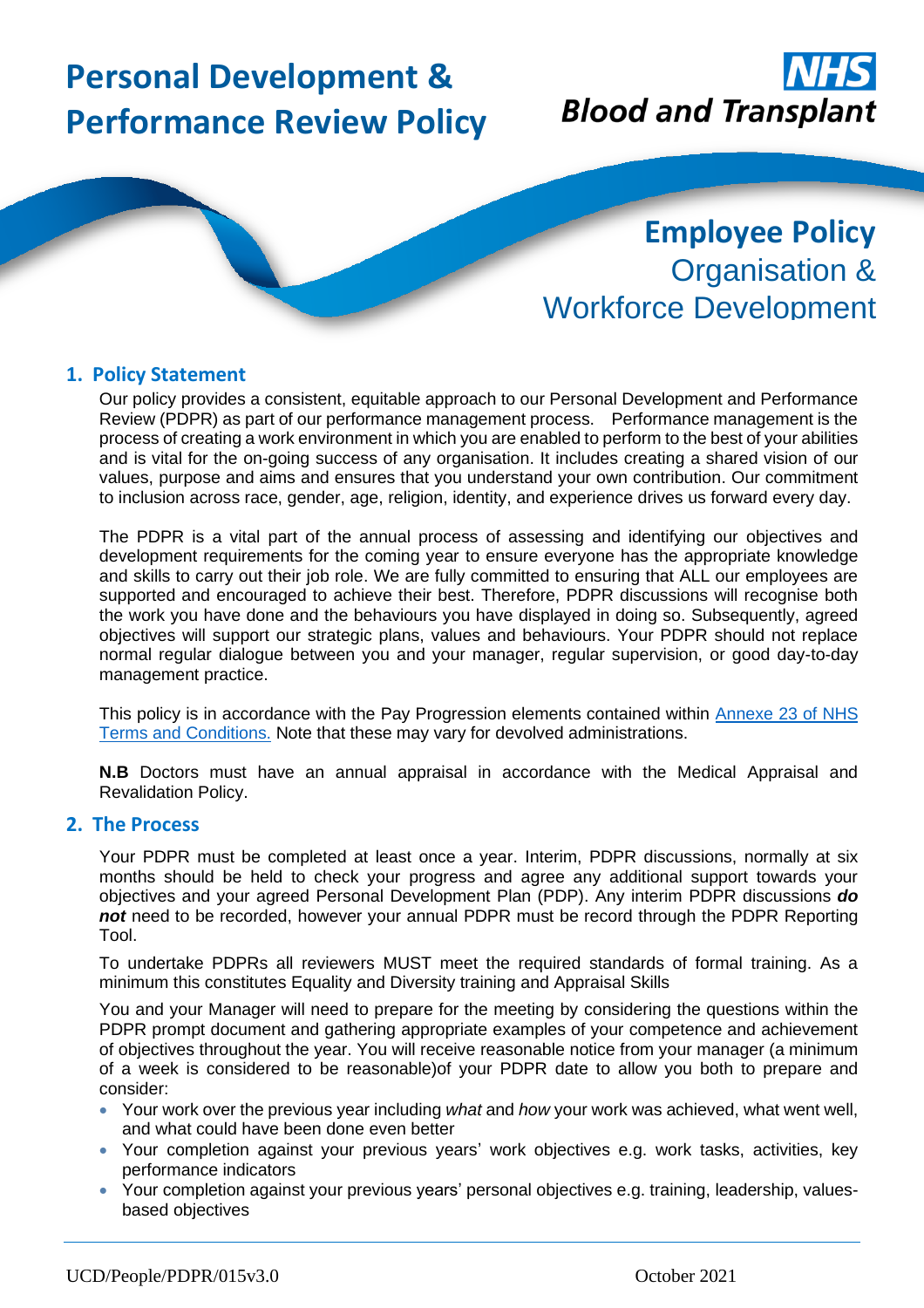- Your demonstration of our values and behaviours
- Your demonstration of achievement towards the appropriate level of the Leadership Ladder for people managers (up to and including level 2) and senior leaders (up to and including level 3)
- Self-assessment against the core behaviours relating to your role.
- Self-assessment against your technical and/or professional competency framework (where applicable)
- You have satisfactorily met organisational standards, which means meeting all of the points above in addition to being compliant with any mandatory and essential training for your role, achieved technical/professional competency standards for role and not on a formal stage of the disciplinary and/or capability policies. If you are a people manager or line manager (not supervisors or team/duty managers), this will also include your demonstration that your direct reports PDPR's and mandatory training are compliant.
- Your strengths and any development areas
- Your future work and personal objectives in support of our overall core purpose and ambition
- Your career aspirations and consideration of any support or development to assist you with this

It is important that your PDPR is a two-way conversation between you and your reviewer (normally your manager). Your reviewer must have completed their Dignity at Work training. Managing performance resources are also available on People First for additional support in holding PDPR discussions.

The PDPR should be agreed between both parties and will contribute to your departmental/directorate strategic objectives. PDPR [templates](https://peoplefirst.nhsbt.nhs.uk/pdp-induction-and-pdpr.htm) are available for use that we encourage you to use. You should write up your own PDPR form and send this onto your manager to agree.

If there is any disagreement on the discussion content of your PDPR, you are required to discuss this with your manager to agree to some suitable wording that you are both happy with. Where agreement is not reached, both you and your manager are able to write your comments on the PDPR and one version, with both comments will be kept as a final record. To aid you in coming to an agreement you may find it beneficial to involve a more senior colleague who can perform a grandparenting role to support achieving a mutually agreed PDPR. The role of Grandparent is to:

- Provide a fair and impartial review to help resolve concerns a colleague may have
- Set disputes in a timely manner with minimum formality
- Assist in putting in place a mutually agreed set of actions to resolve and concerns
- Ensure that the final decision by itself is upheld by to all involved to avoid the need to pursue a formal grievance

Although representation is not required for the PDPR, where we are seeking to resolve concerns, you may wish to seek the help of or the representation of a Trade Union Representative of a Trade Union you belong to, not acting in a legal capacity, or to be accompanied by an NHSBT colleague.

Agreement must be reached on any objectives and actions, the above referred to content around the discussions held. You will take personal responsibility for ensuring your own objectives and personal development plan are met within the coming year, making your manager aware of any factors that could impact on this as soon as they are known, including requesting support as and when needed so this can be considered in good time.

Although you will retain your own PDPR records locally, your manager must centrally record the date that your annual PDPR takes place through the PDPR Reporting Tool.

#### **New starters**

For new starters this will comprise of an initial PDP, a review at 6 months which should be recorded (successful completion of your probation period), followed by an annual PDPR within 12 months of your start date. The initial PDP must also be reported as above through the PDPR Reporting Tool by your manager.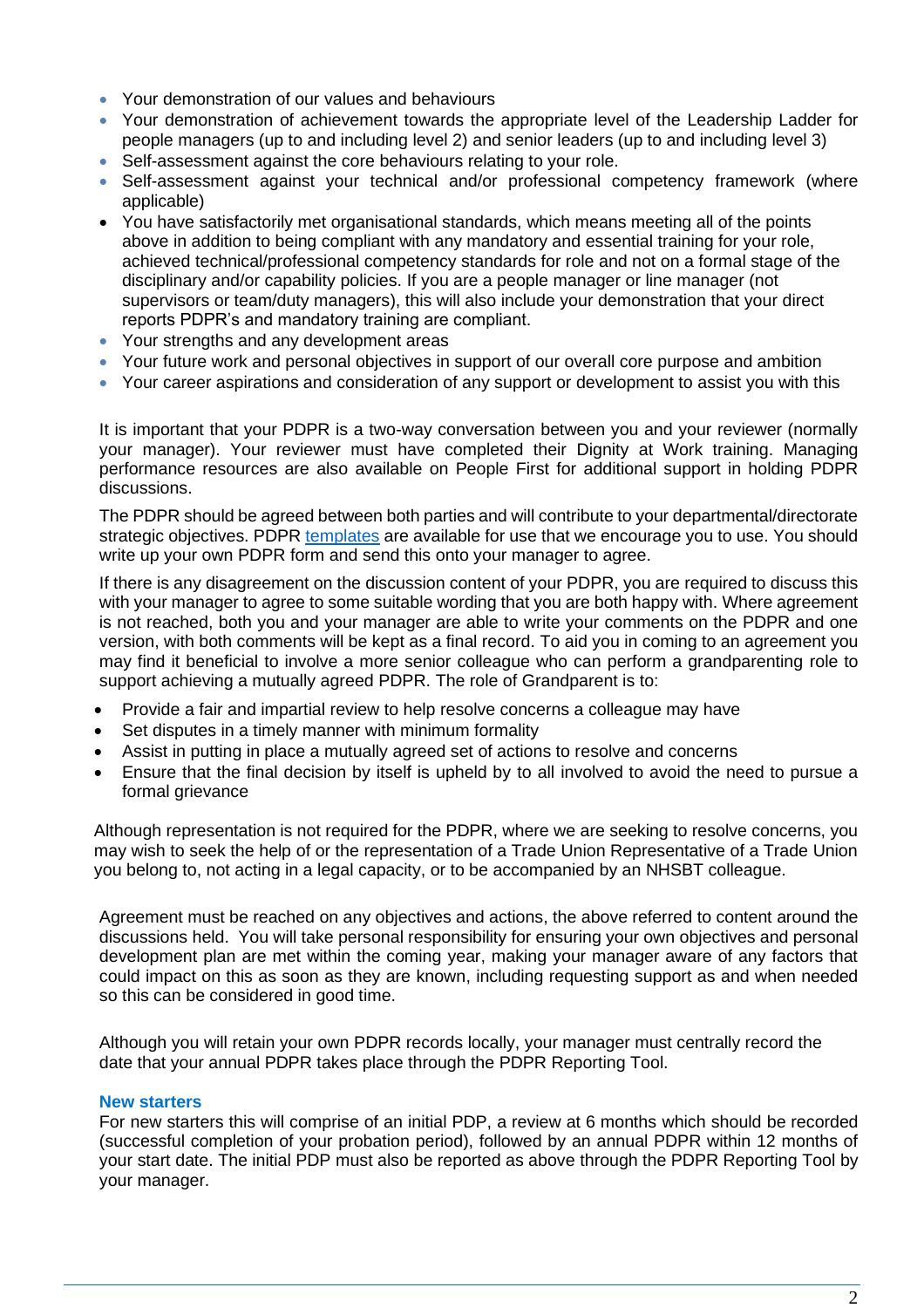#### **NHSBT Values**

All colleagues are encouraged to use the most up to date values and behaviours relating to their job role during their PDPR to help establish their development needs. . Colleagues should agree with their manager which is most appropriate to the current role they are performing. This will support you to identify and understand where you are in relation to the competencies, in context of your current role and what you may need to achieve if you wish to be considered for a different or higher banded role in the future.

Supervisors, team managers, department/line managers and senior leaders should achieve their level of the Leadership Ladder that is appropriate for their job role or what they aspire to be. We would encourage all colleagues in these roles to review and self-assess themselves against level 1 of the Leadership Ladder.

#### **Pay progression**

When your pay step is due for review, you will have a conversation with your manager, to ensure that you meet the criteria for this. This is a separate process to your PDPR, however to progress to the next pay step, when due, you must have had a completed a PDPR within the last 12 months and have demonstrated outcomes in line with NHSBT standards.

Therefore, keep your completed PDPR form available to support this process.

If you are a department manager you will additionally need to demonstrate that PDPR's have been completed for all your direct reports, for YOU to progress to the next pay step.

#### **Quality**

Providing a high-quality opportunity for all colleagues to have a one to one conversation with their manager to discuss the previous year's performance and the year ahead is a commitment that we take extremely seriously. It is a commitment that has been embedded in the performance expectations of all our leaders. All managers carrying out a review should have demonstrated to their Line Manager that they are competent to perform a PDPR by completing level 1 of the Leadership Ladder. To support Managers deliver high quality PDPR's training on carrying our reviews can be found on People First.

Should a PDPR not take place or if you think that the process has not been conducted in a fair and proper manner, then in the first instance you should discuss this with the person who conducted your PDPR. If you still have concerns you have the right to refer your PDPR to a more senior colleague who can perform a grandparenting role to support achieving a mutually agreed PDPR.

#### **Monitoring and audits**

PDPR compliance and outcomes must be reported through the PDPR Reporting Tool by your manager. You should both keep a copy of the completed PDPR form for your records. As part of the pay progression process, monitoring and/or audits will take place to assess the quality of PDPR's being held and recommendations for improvement will be provided, where appropriate. You also have the opportunity to complete a post PDPR evaluation this information is designed to enable managers to monitor and improve the quality of PDPR conversation. This data will be monitored and reported to Departments and areas of concern will be addressed by you and your manager and any recommendations for improvements will be monitored.

#### **Confidentiality**

All conversations, be it informal or formal, must be kept confidential by all parties involved. We appreciate that this can sometimes be difficult when working in a small team or close environment; however, confidentiality must be maintained. Any breaches in confidentiality will be taken seriously.